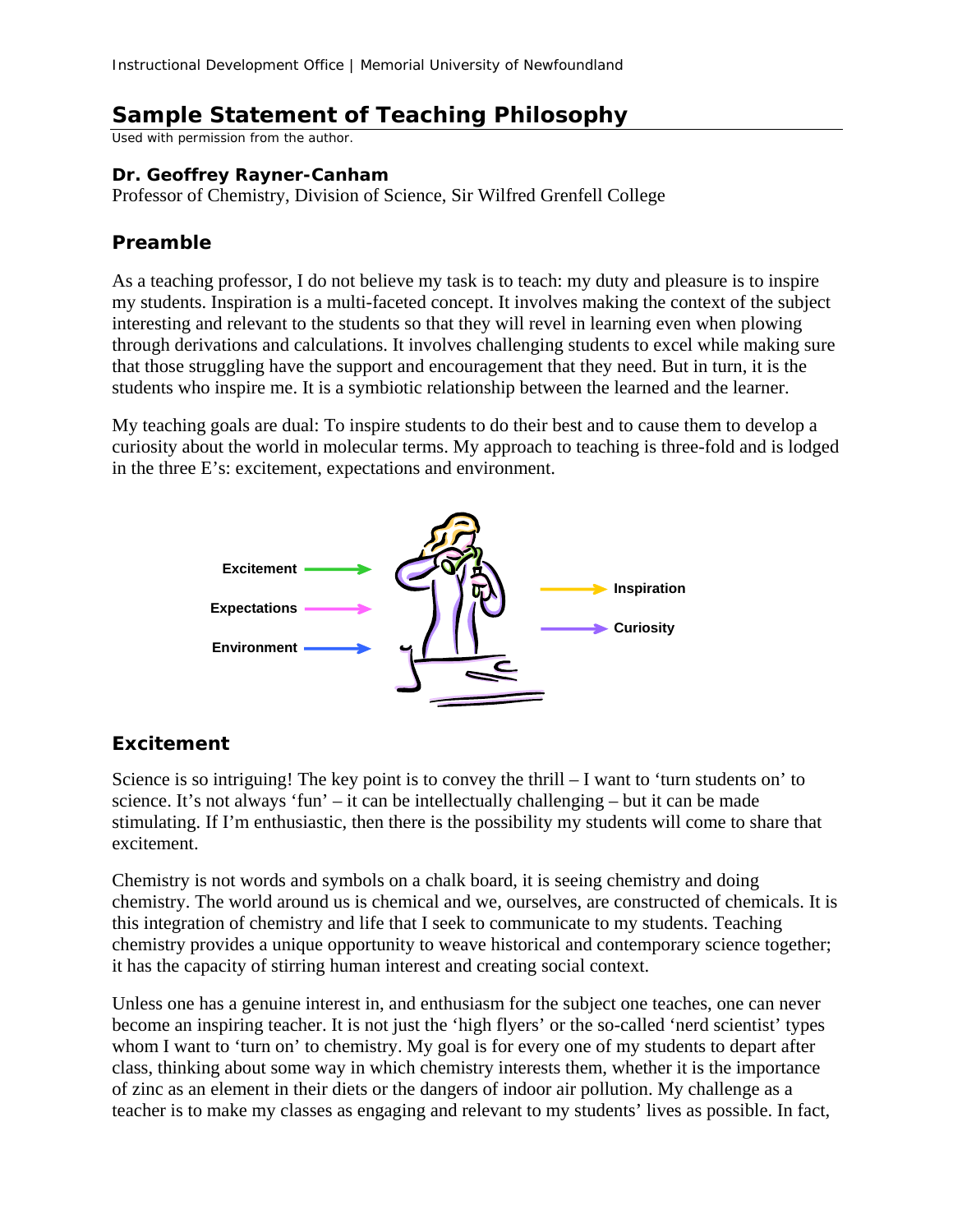the relevance of course content has been one of my prime interests over the last 30 years and assisting my students to examine popular literature critically has been one of my goals. I contend that it is vital for students to have an awareness of science in a societal context if they are to be the next generation of consumers and, possibly the next generation of public officials and policy makers who make decisions that depend upon scientific information.

While the classroom provides an opportunity for seeing, it is the laboratory that provides an opportunity for doing. Experiments and procedures can become 'fossilized,' with many current lab manuals looking almost identical to those of 50 years ago. In my view, it is essential to ensure that the laboratory experimentation is relevant to the course and that the work is performed with up-to-date methodology. I believe that I have a responsibility to continually develop new experiments and to introduce innovative means of performing the experimentation.

# **Expectations**

I make it clear to my students from the first day of the course that I expect them to strive for excellence – 'almost right' is not good enough. Through example and case study, I point out that they are planning a career in the sciences where a one-letter error in a pharmaceutical name in pharmacy, nursing or medicine could kill someone, while a 'minor' error in a calculation in engineering or environmental science could be equally life-threatening. Provided that the benchmarks are reasonable and attainable, my experience has been that students will embrace the challenge.

Though I am proud of the accomplishments of all my students, I think many of my scientificallygifted students might have performed just as well by self-study (though I would have missed their challenging questions in class). It is probably for this reason that I have a particular joy in helping the C and low B achieving students blossom and flourish and hopefully become strong, confident B+ and A students**.** 

#### **Environment**

Creating a positive learning environment is the most important aspect of teaching. The environment is multi-dimensional, extending beyond the classroom or laboratory to the external learning spaces of my office or to a chance meeting in the corridor. Professional accessibility and approachability are intrinsic to the creation of an environment which communicates care and concern to my students.

I try to create a relaxed atmosphere in the classroom so that even the shyest student feels comfortable enough to ask a question. Students in my classes are encouraged to ask questions and they feel reassured that they will never be made to feel inadequate by asking. I firmly believe that my task is to maintain very high academic standards and then offer students the assistance they need to attain them.

While teacher-student interactions both in the classroom and the laboratory are important, I regard accessibility outside the classroom as essential. I practice an open door policy – if I'm in my office, any student or cluster of students is welcome to drop by. I contend that part of my duty at Sir Wilfred Grenfell College is to provide advice and assistance to my students in any way that I can. And if their problems are outside my expertise, to link them to whomever is best able to help them.